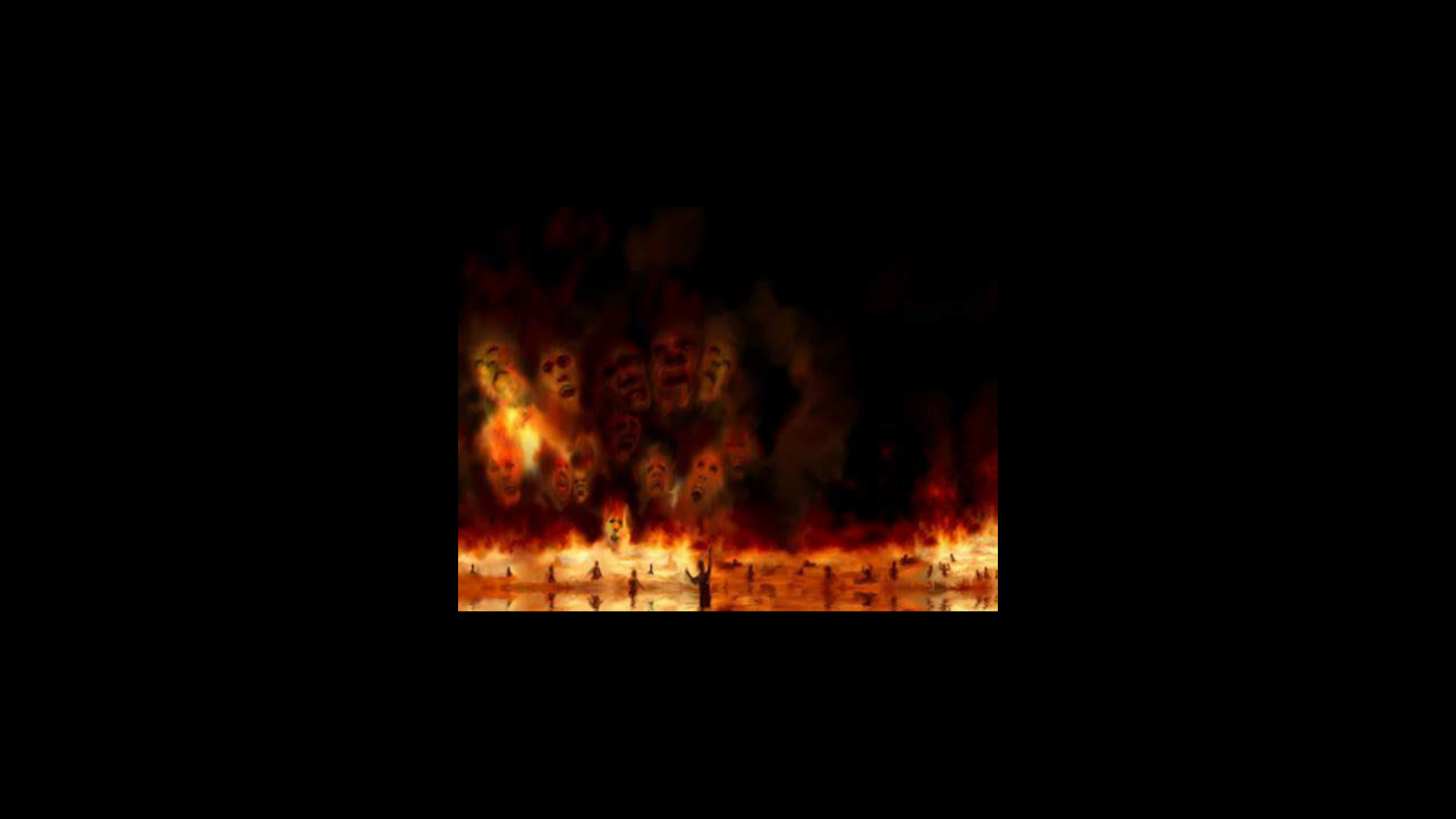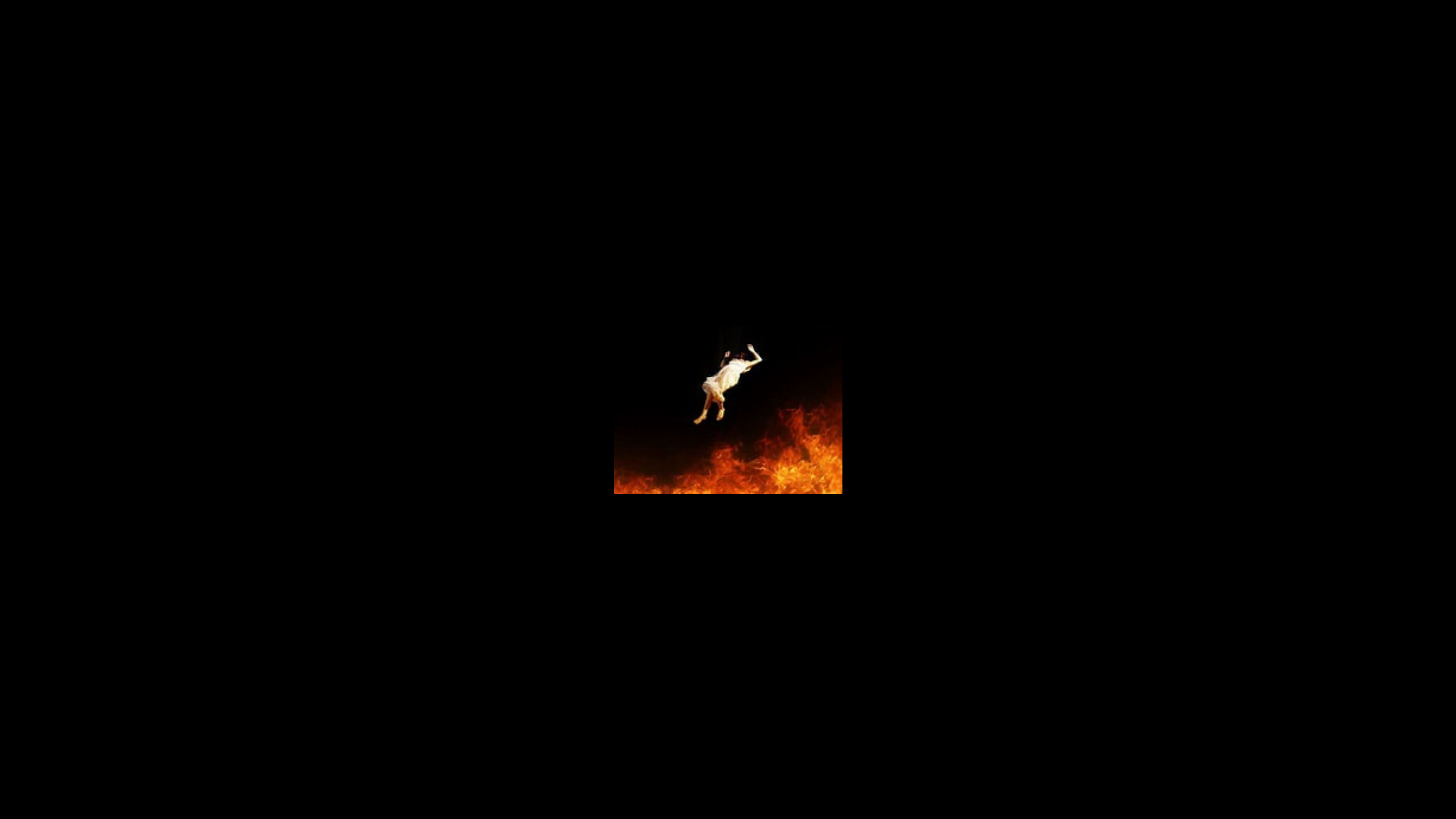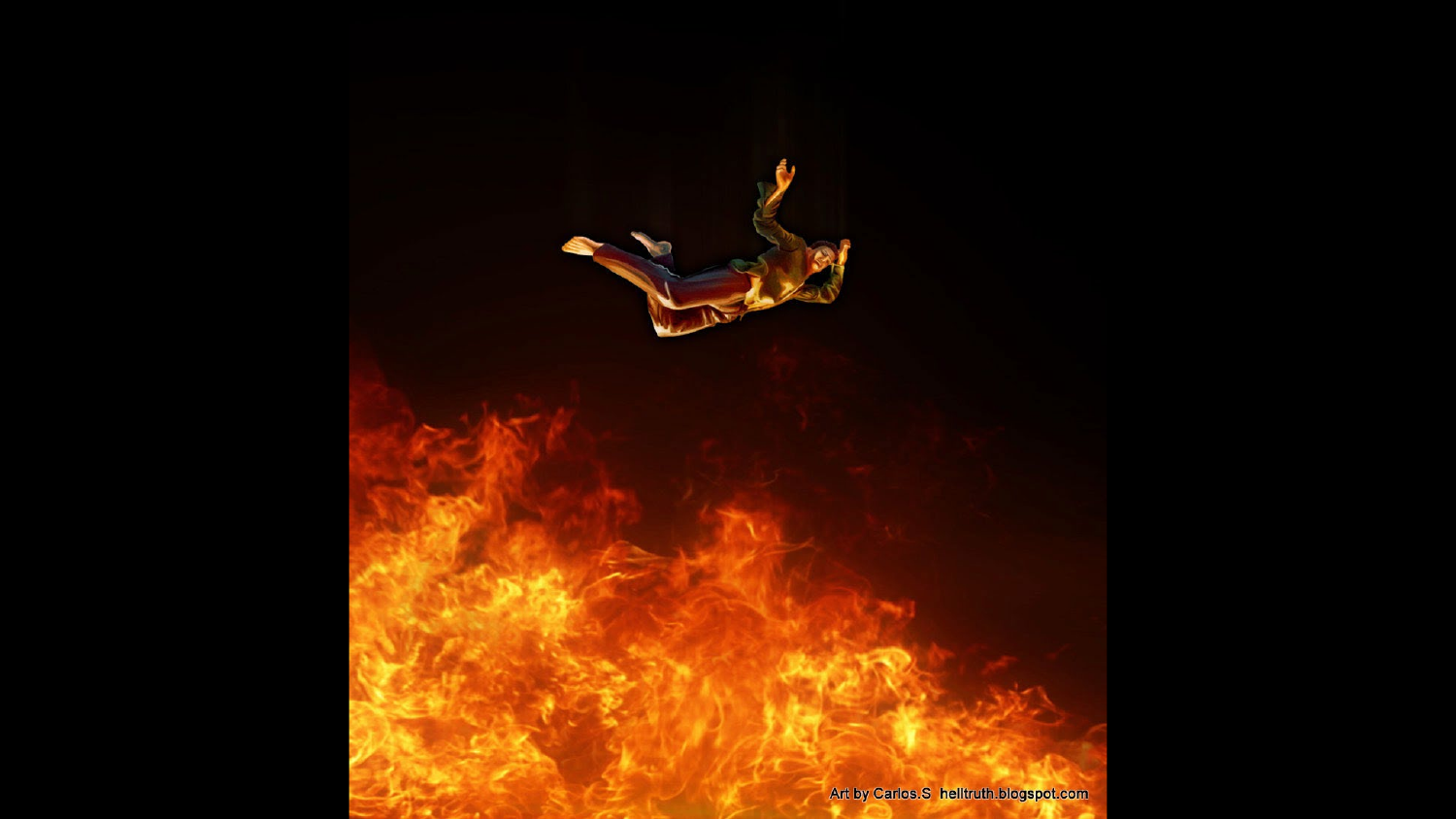## Hell: Three Definitions

- •**Sheol or hades: place for souls of the dead**
- •**Tartarus: prison for fallen angels in II Peter 2:4.**
- •**Gehenna, or lake of fire: eternal destiny of the unrighteous**
- •**Pit: equivalent to sheol in OT; also place for fallen angels and Satan in Revelation 9:1-11; 20:1-3**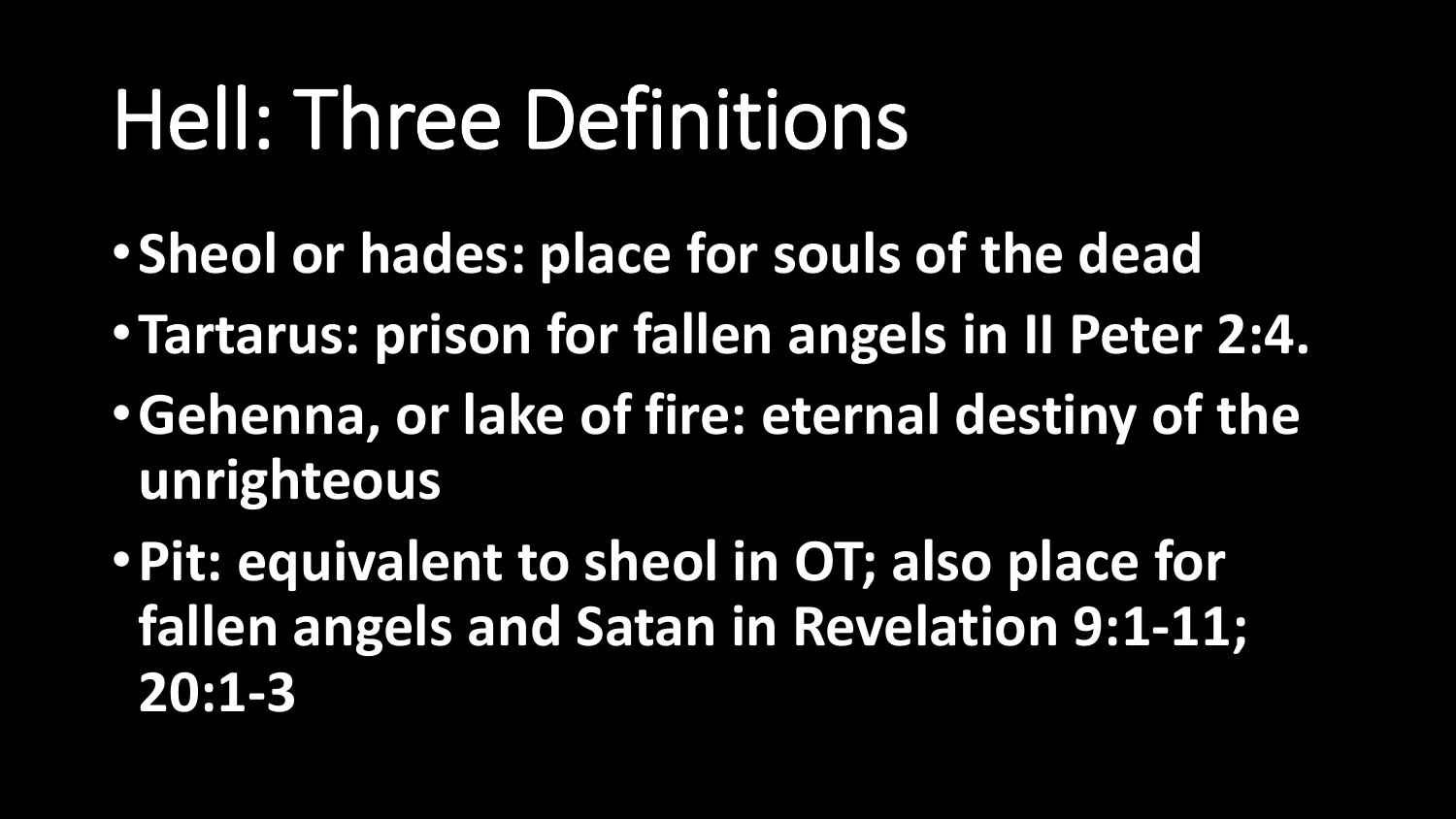# •Would a God of love send anyone to Hell?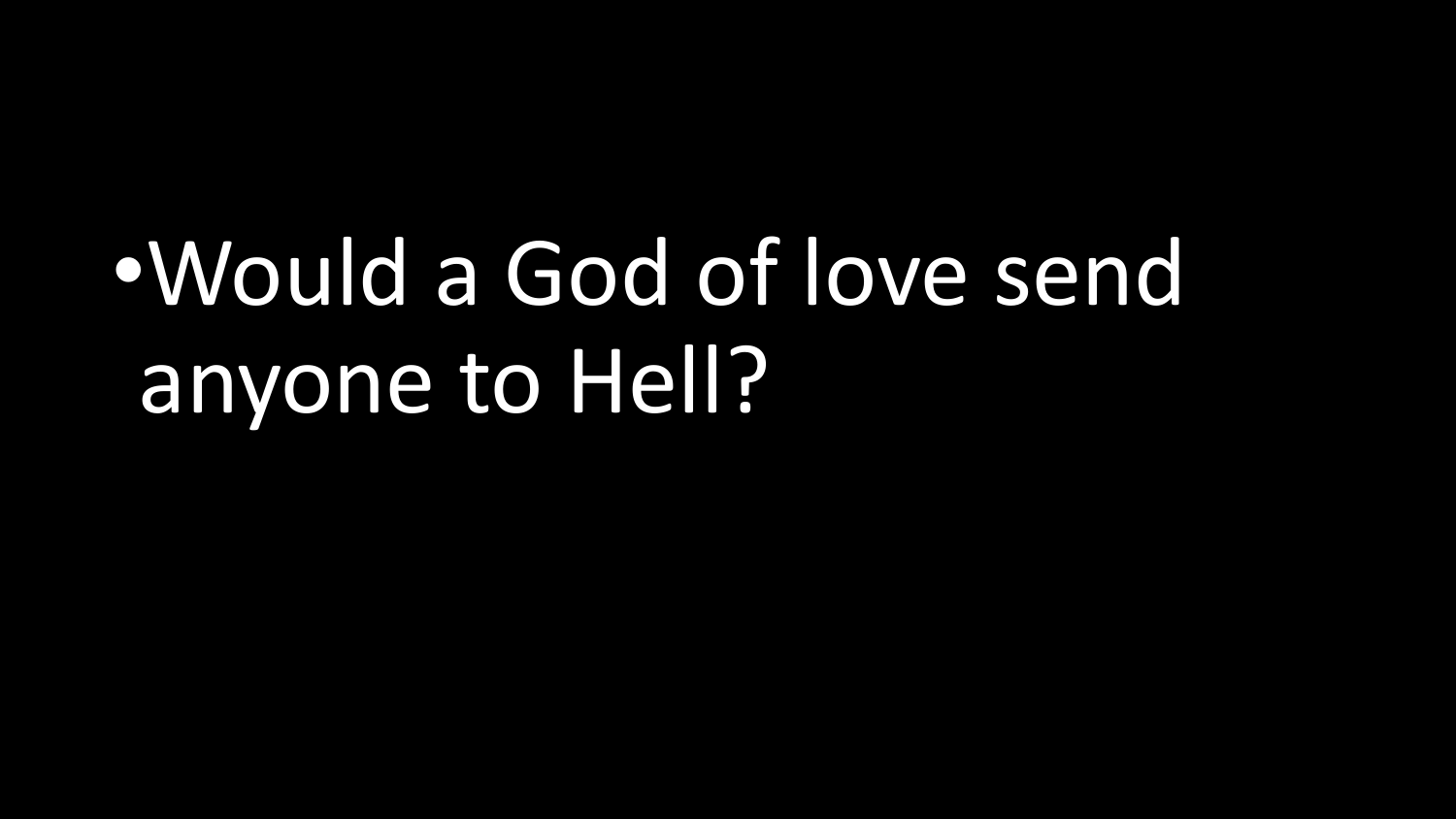## The Logic of Hell.

• God's Love for Jesus.

 $\frac{1}{16}$  For God so loved the world, that he gave his only **begotten Son, that whosoever believeth in him should not perish, but have everlasting life. 17 For God sent not his Son into the world to condemn the world; but that the world through him might be saved. 18 He that believeth on him is not condemned: but he that believeth not is condemned already, because he hath not believed in the name of the only begotten Son of God**.

*The Holy Bible: King James Version*, Electronic Edition of the [1900 Authorized VersionSystems, Inc., 2009\), Jn 3:16–18.](https://ref.ly/logosres/kjv1900?ref=BibleKJV.Jn3.16&off=0&ctx=%EF%BB%BFhave+eternal+life.+%7E16%C2%A0For+z%EF%BB%BFGod+so+love)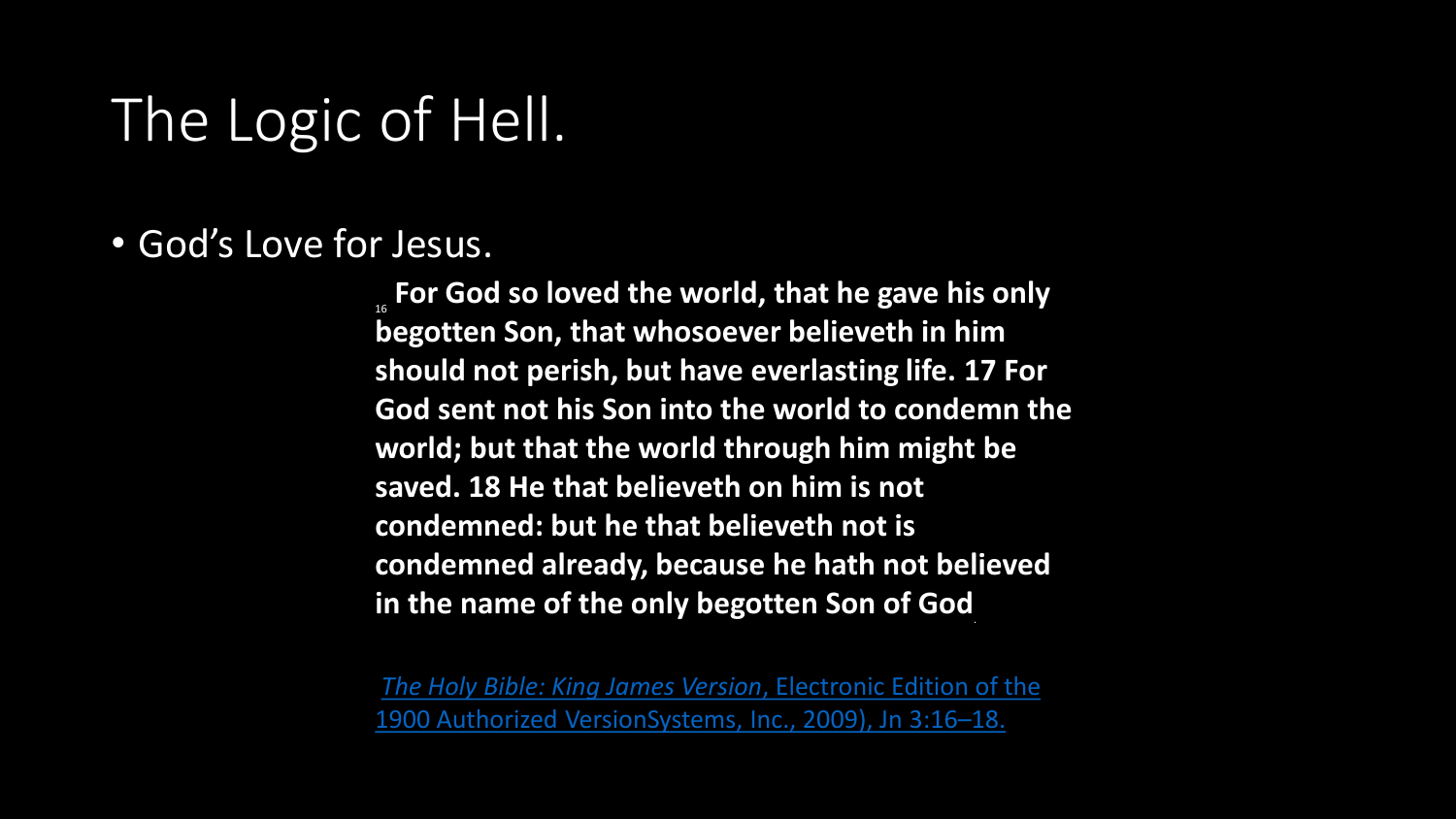#### Gods Love for Jesus.

•**35 The Father loveth the Son, and hath given all things into his hand. 36 He that believeth on the Son hath everlasting life: and he that believeth not the Son shall not see life; but the wrath of God abideth on him.**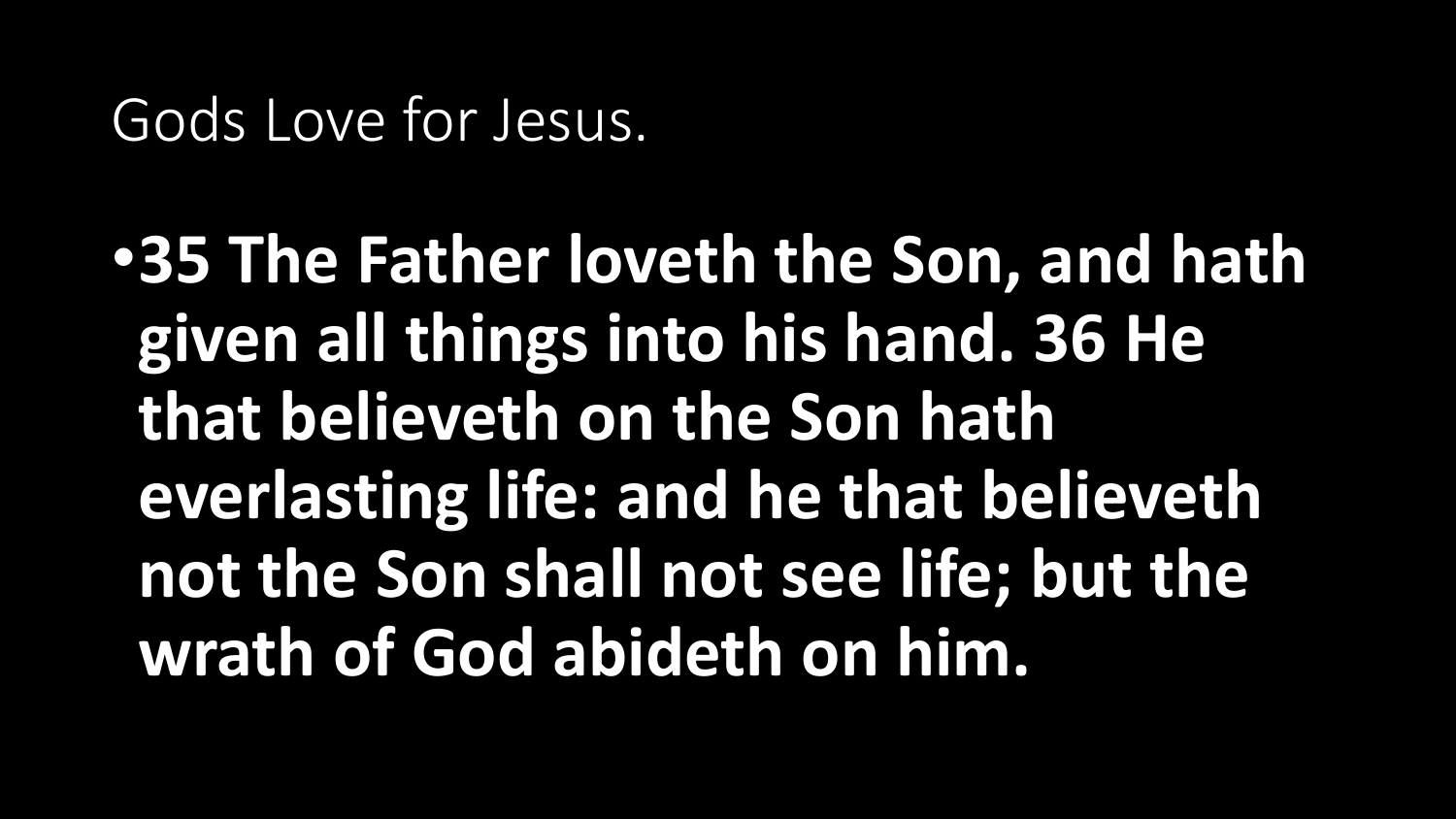## Gods Punishment 0f the Devil And His Angels.

- Isaiah 24:21 And it shall come to pass in that day,
- That the LORD shall punish the host of the high ones that are on high,
- And the kings of the earth upon the earth.
- Jeremiah 10:11 Thus shall ye say unto them, The gods that have not made the heavens and the earth, even they shall perish from the earth, and from under these heavens.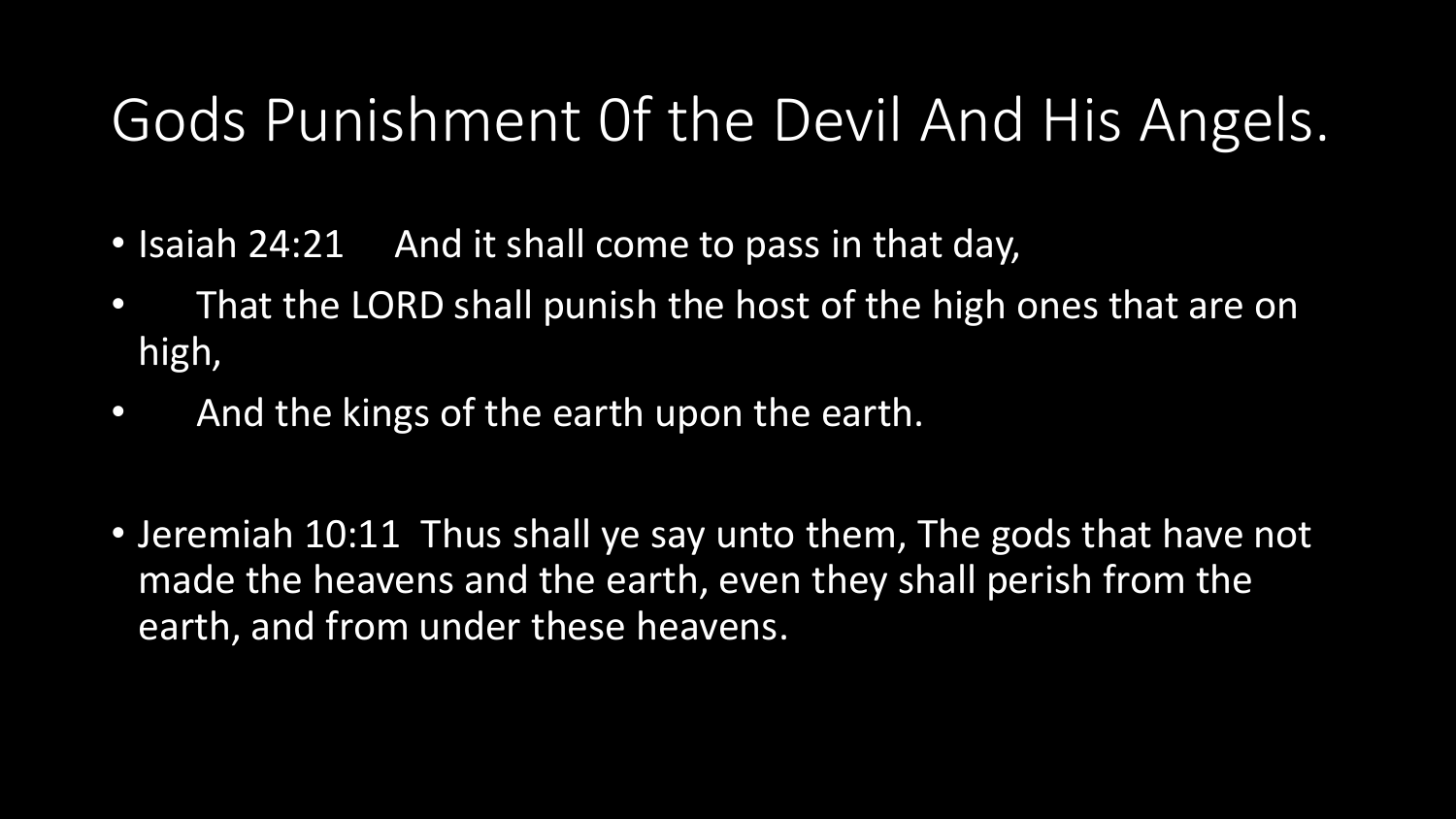### Conclusion

- **If we do not Love the Lord we will suffer the punishment of wicked spirits.**
- **Isaiah 5:14 Therefore hell hath enlarged herself,**
- **And opened her mouth without measure:**
- **And their glory, and their multitude, and their pomp,**
- **And he that rejoiceth, shall descend into it.**
- **15 And the mean man shall be brought down,**
- **And the mighty man shall be humbled,**
- **And the eyes of the lofty shall be humbled:**
- **16 But the LORD of hosts shall be exalted in judgment,**
- **And †God that is holy shall be sanctified in righteousness.**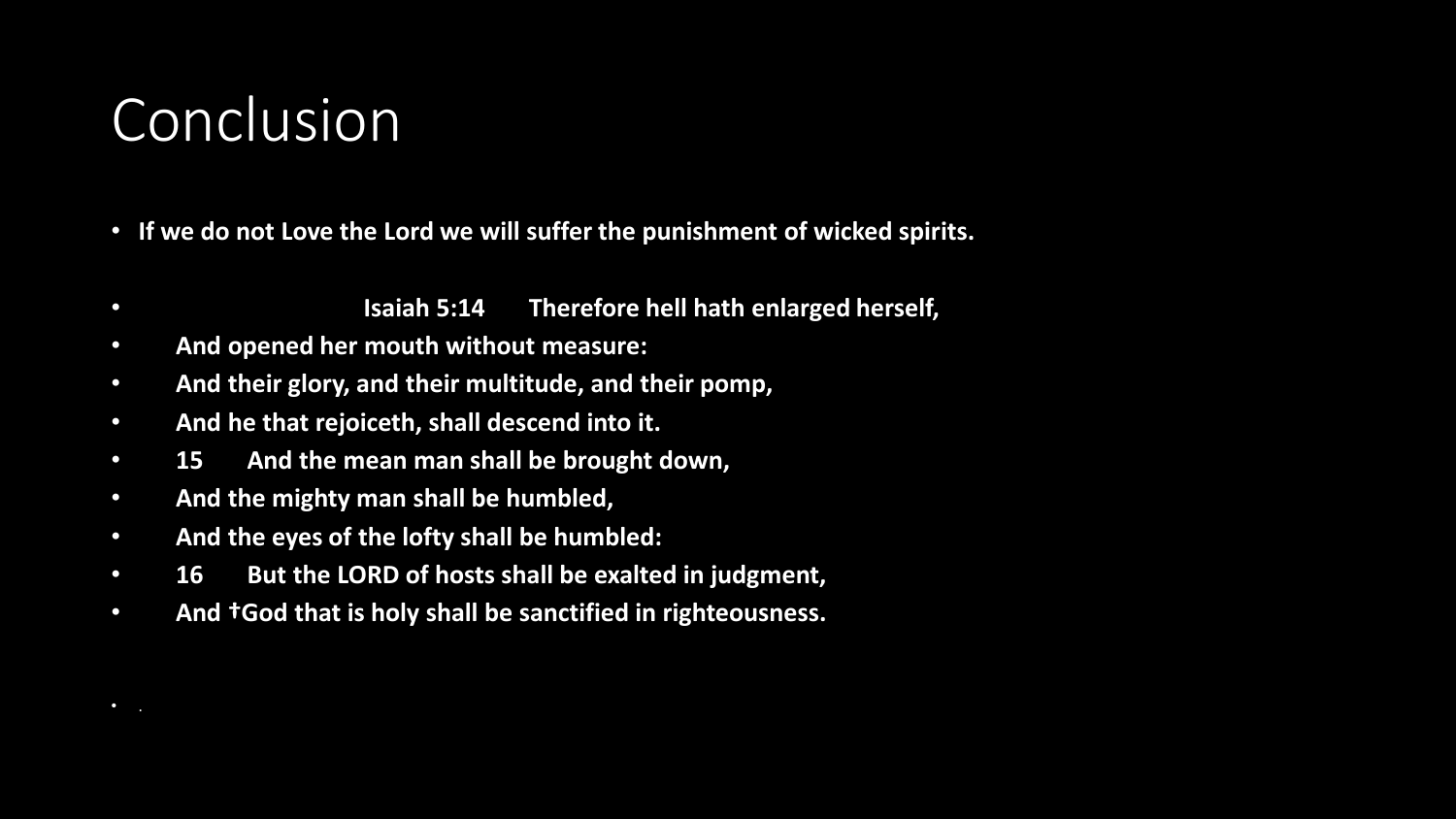#### Is There Salvation outside of Jesus.

•18 And Jesus came and spake unto them, saying, All power is given unto me in heaven and in earth.

• The Holy Bible: King James Version, Electronic Edition of the 1900 Authorized Version. (Bellingham, WA: Logos Research Systems, Inc., 2009), Mt 28:18.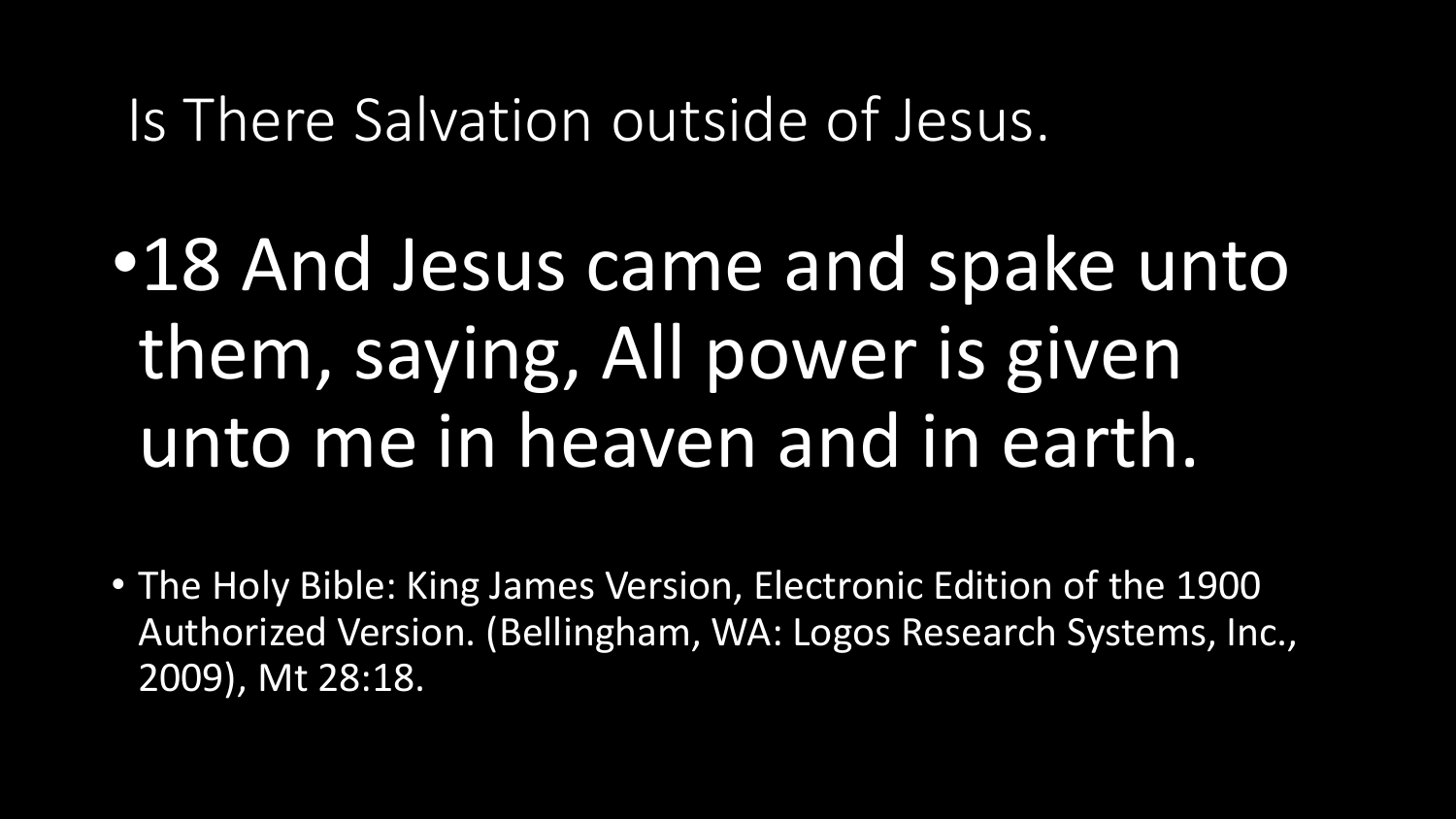## The Valley Of Hinnom

- Old Testament: place of idolatry and burnt human sacrifice, Jeremiah 19:2-6
- New Testament: garbage dump; place of vermin and continual fire
- Jesus used as a metaphor for eternal judgment: "in danger of hell fire [gehenna]," Matthew 5:22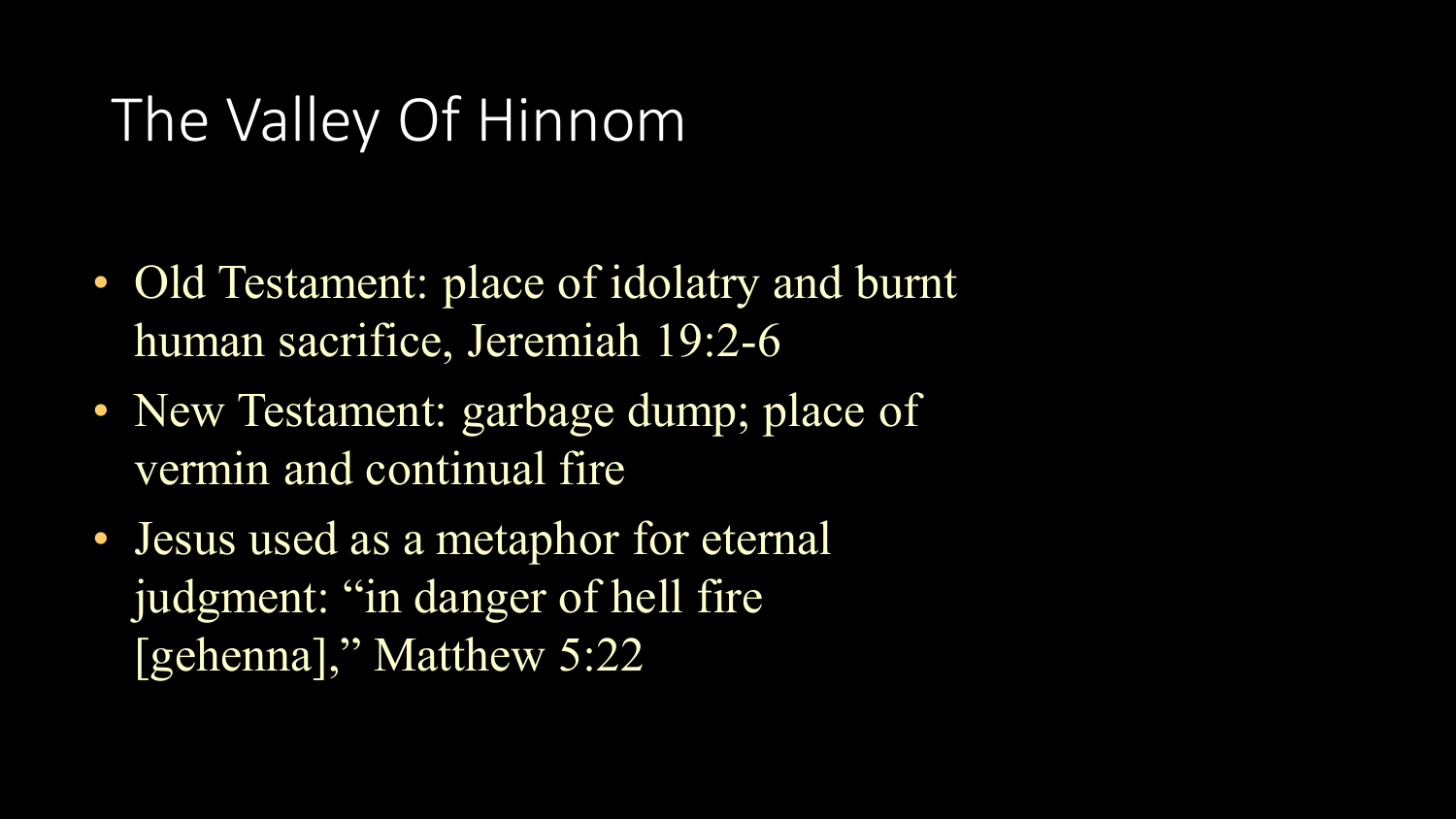## *Gehenna, or Lake of Fire*

"And whosoever shall offend one of these little ones that believe in me, it is better for him that a millstone were hanged about his neck, and he were cast into the sea. And if thy hand offend thee, cut it off: it is better for thee to enter into life maimed, than having two hands to go into hell, into the fire that never shall be quenched: where their worm dieth not, and the fire is not quenched" (Mark 9:42-44). (See verses 45-48.)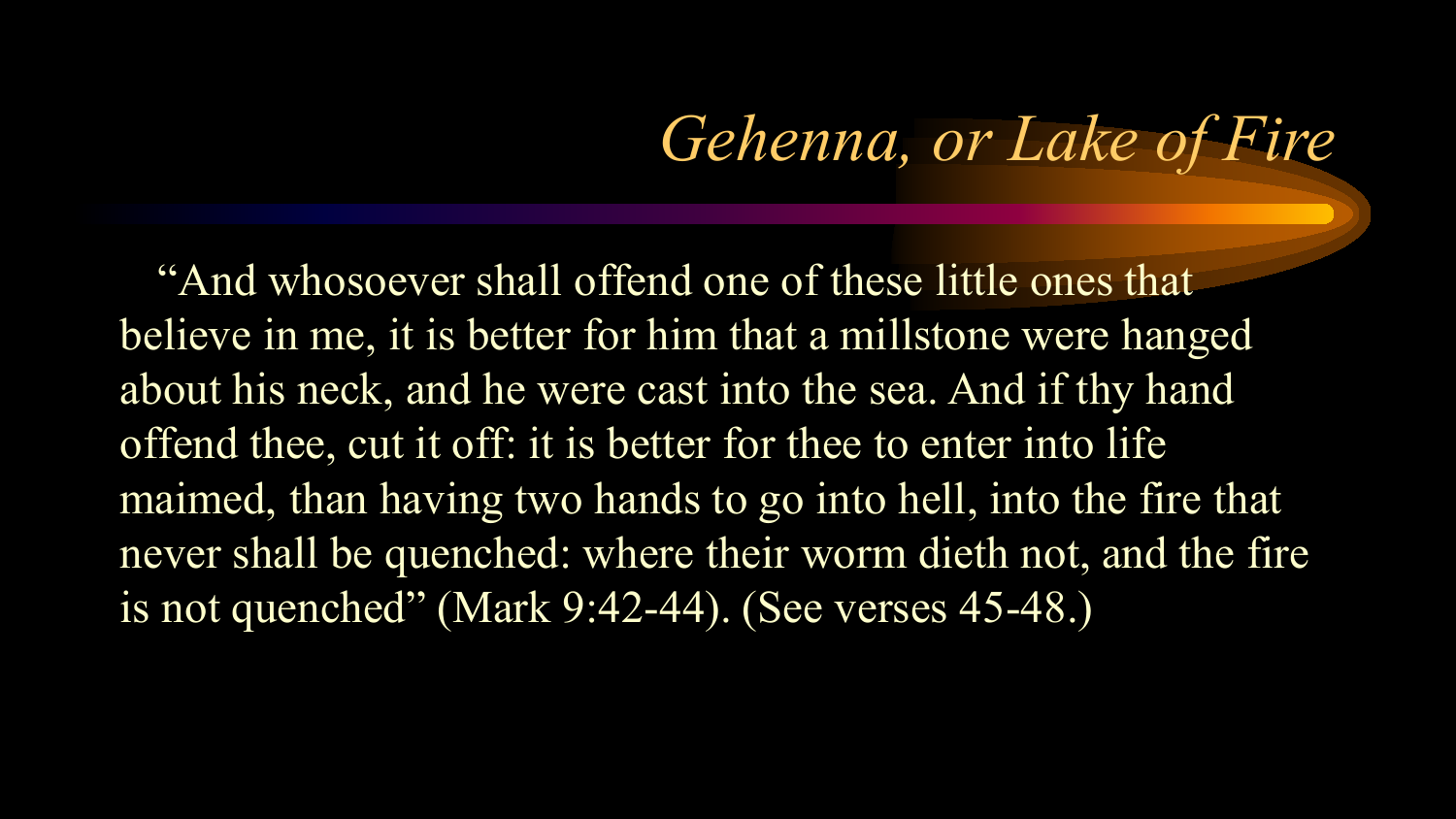## *Destiny of the Wicked*

- "Depart from me, ye cursed, into everlasting fire, prepared for the devil and his angels" (Matthew 25:41).
- Beast and false prophet: "These both were cast alive into a lake of fire burning with brimstone" (Revelation 19:20).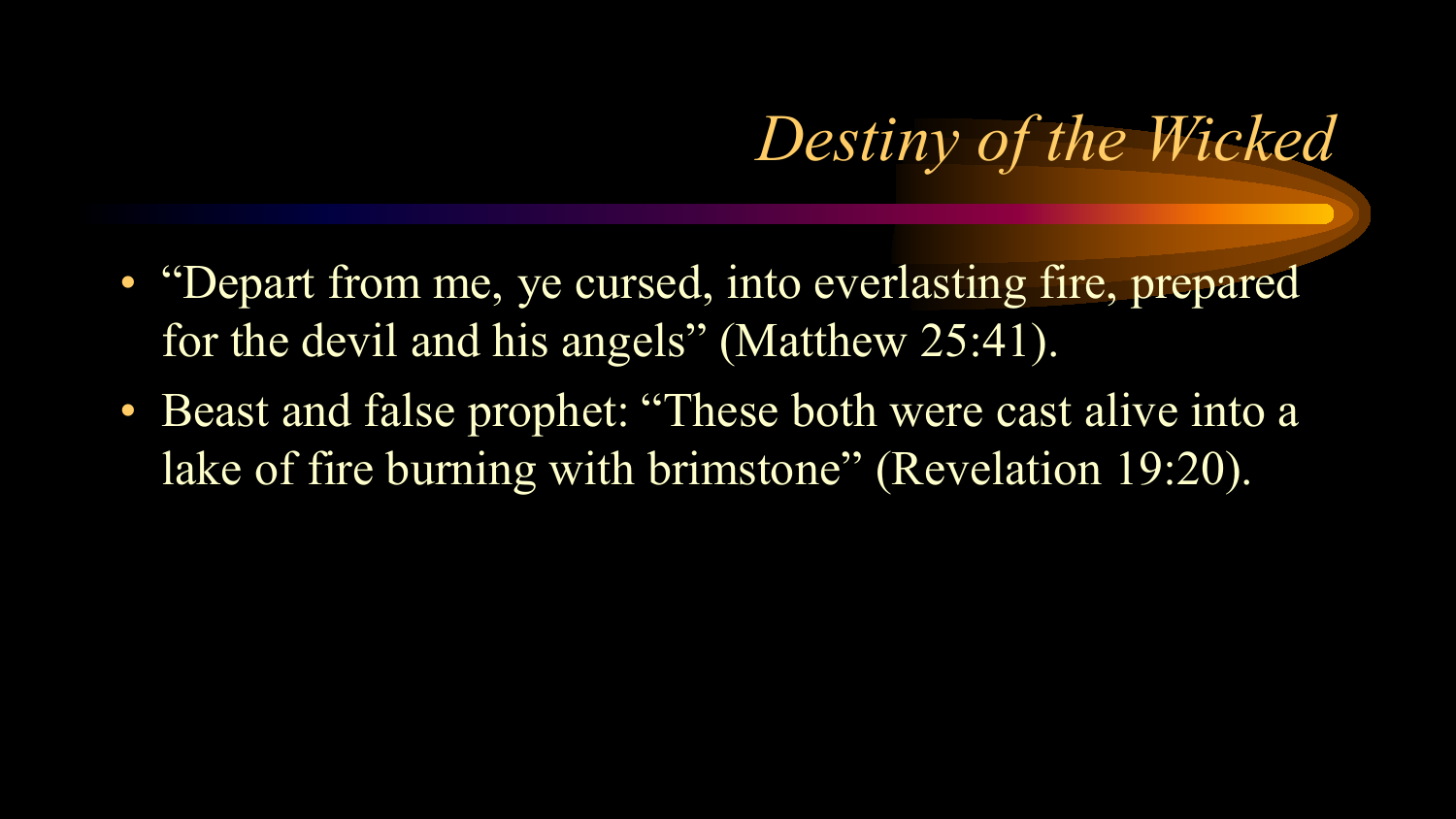## *Eternal Punishment*

- "Worm dieth not ... fire is not quenched"
- "Everlasting fire"
- "Everlasting punishment" contrasted with "life eternal," Matthew 25:46; same word for "everlasting" and "eternal" in Greek
- "Tormented day and night forever and ever"
- Soul sleep and annihilation: attractive theories but not a basis for hope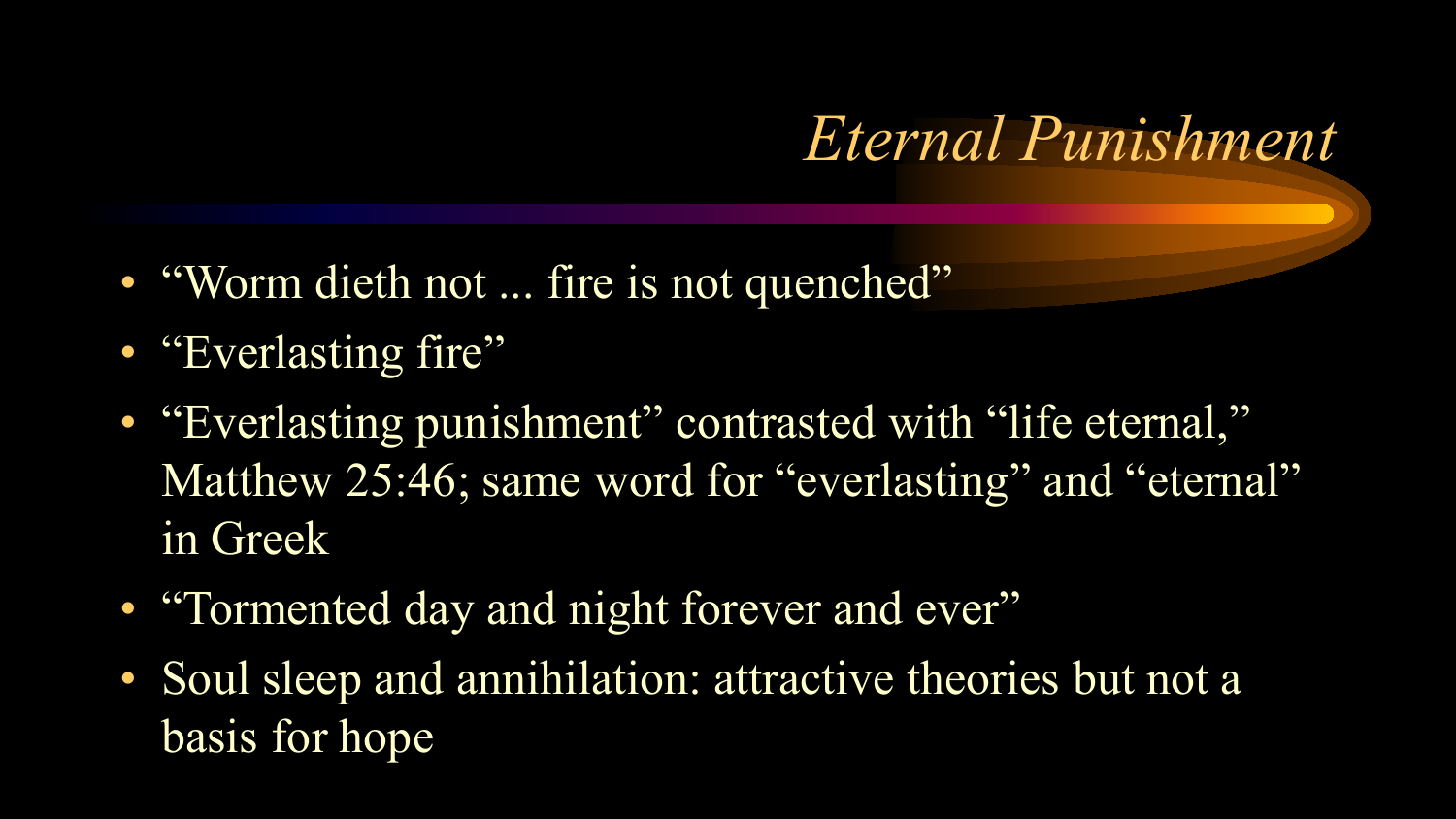*Differences of Punishment*

"And that servant, which knew his lord's will, and prepared not himself, neither did according to his will, shall be beaten with many stripes. But he that knew not, and did commit things worthy of stripes, shall be beaten with few stripes. For unto whomsoever much is given, of him shall be much required: and to whom men have committed much, of him they will ask the more" (Luke 12:47-48).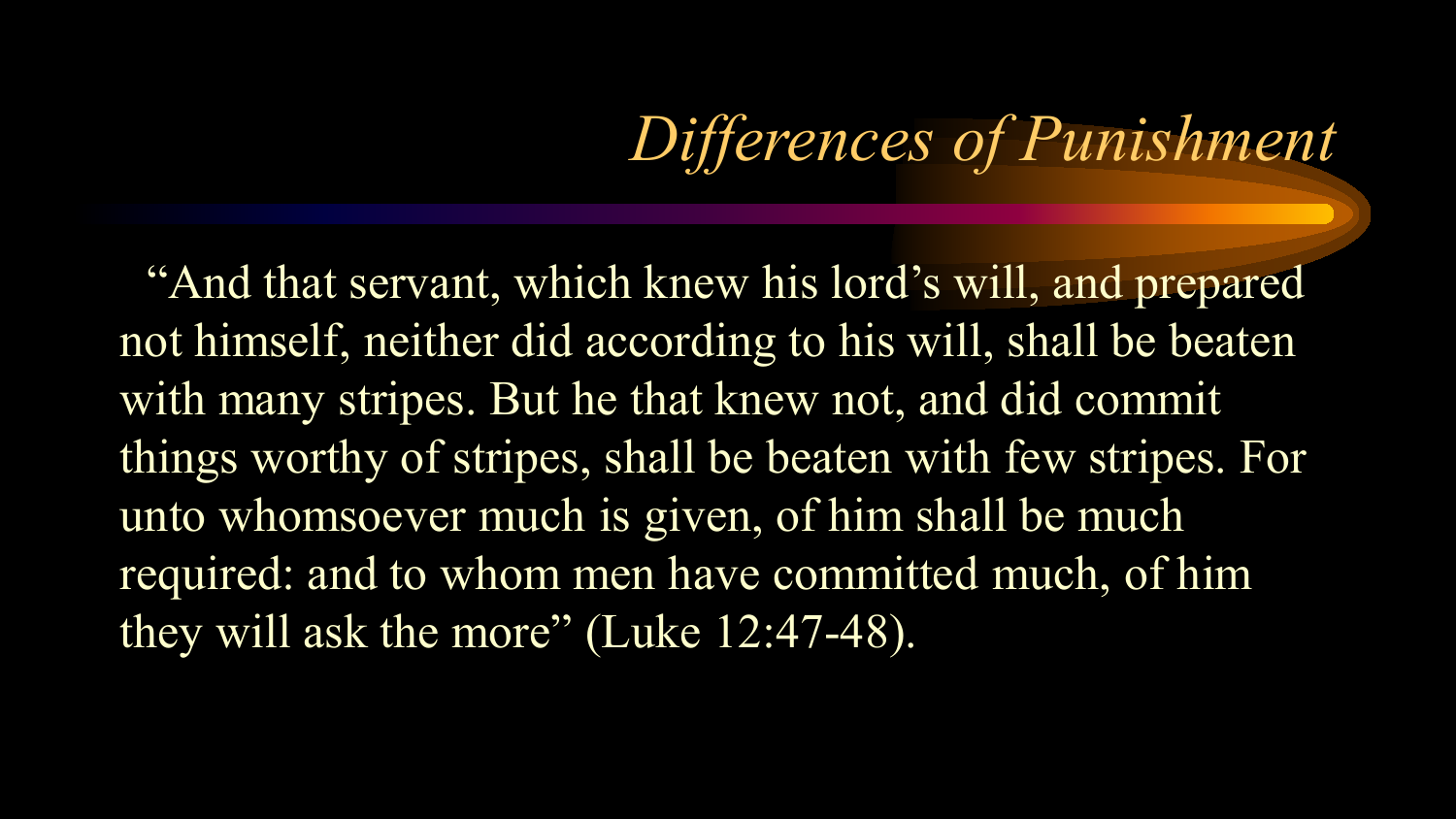## *Conclusion*

"But the day of the Lord will come as a thief in the night, in which the heavens will pass away with a great noise, and the elements will melt with fervent heat; both the earth and the works that are in it will be burned up. Therefore, since all these things will be dissolved, what manner of persons ought you to be in holy conduct and godliness, looking for and hastening the coming of the day of God …" (II Peter 3:10-12, NKJV).